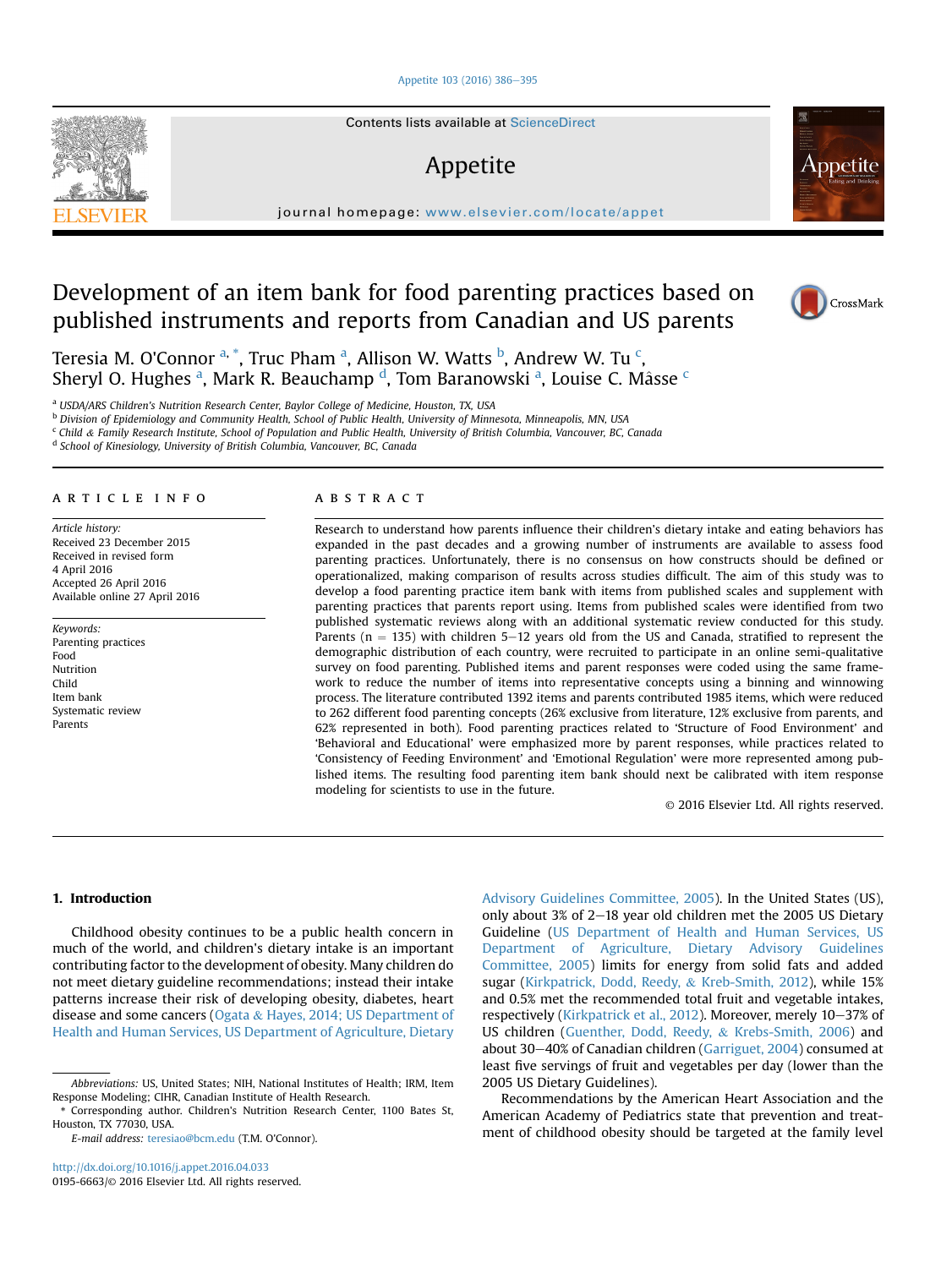(Barlow, 2007; Daniels et al., 2005), with a growing interest in targeting and understanding how parenting can promote healthier lifestyle behaviors in children. From this, a large body of studies has evolved to assess the impact of food parenting practices on children's food consumption. Parenting practices are the actions parents engage in to influence their child's corresponding behavior in a specific context, such as eating (Darling & Steinberg, 1993). These practices differ from parenting styles, which represent the emotional climate that a parent establishes between him/herself and their child (Darling & Steinberg, 1993).

With the growing interest in food parenting practices, numerous instruments have been developed to measure these practices. Two recent reviews identified 57 unique food parenting practice instruments for children 2–12 years old (A. Vaughn, Tabak, Bryant, & Ward, 2013) and 21 unique food parenting practices for children  $0-5$  years old (de Lauzon-Guillain et al., 2012). The large number of available instruments from different fields of study (e.g. nutrition, psychology, and medicine) has led to inconsistency in defining food parenting constructs. There is currently no agreement as to which parenting constructs or dimensions should be assessed by these instruments or how a specific dimension should be operationalized. What has resulted is a field in which different investigators will use a similar item to assess constructs with different labels. For example, versions of the item "Offer/Reward your child with sweets/desserts if they eat (meal or healthy option)" have been used in several measures in which the authors classified it into a different dimension, including instrumental feeding (Wardle, Sanderson, Guthrie, Rapoport, & Plomin, 2002), parent-centered feeding (Hughes, Power, Orlet Fisher, Mueller, & Nicklas, 2005), practical methods (O'Connor, Hughes, et al., 2010), pushing the child to eat more (Baughcum et al., 2001), and use of rewards (Hendy, Williams, Camise, Eckman, & Hedemann, 2009). As a result, it is not always clear what these dimensions mean, how they relate, or whether they can be compared across studies. In addition, a wide range of approaches have been used to develop items for food parenting practice instruments and authors have inconsistently reported on the psychometric properties of resulting scales (de Lauzon-Guillain et al., 2012; A.; Vaughn et al., 2013), making it even more difficult to compare or aggregate results across studies.

One approach to address these measurement concerns is to utilize the framework of the NIH PROMIS initiative for developing a repository of calibrated items (i.e., an item bank) with Item Response Modeling (IRM) which has improved the assessment of patient reported outcomes (see [www.nihpromis.org/](http://www.nihpromis.org/) NIH PROMIS initiative) (Revicki & Cella, 1997). However, such methods have received little attention in the behavioral sciences (Mâsse, Wilson, Baranowski, & Nebeling, 2006) or food parenting research (Mâsse & Watts, 2013). IRM item banking provides an ideal platform for creating a repository of items in which only psychometrically-valid items are ultimately included in the item bank. Most importantly, IRM item banking provides the platform for using Computerized Adaptive Testing (CAT) which allows scientists the flexibility of selecting which items are included as relevant in a given study while maintaining the ability to compare results across studies, yet reducing participant burden (Mâsse et al., 2006). The initial step in developing a food parenting practice IRM item bank is to populate the bank with published items that can be further assessed in planned future studies. These items should be "binned" or classified into the appropriate latent construct to represent the dimensions of the conceptual framework (DeWalt, Rothrock, Yount, & Stone, 2007). The pool of items should then be reduced into representative items using a winnowing process to eliminate redundancy, rewritten to eliminate double-barrelled items, and modified to clarify poorly worded items. Finally, new items should be generated

to cover missing constructs or concepts less well represented.

The specific aims of this study were to a) populate a food parenting practice item bank with published items, b) supplement the published items with parenting practices that parents report using to get their child to eat healthy (that are/were not included in the published measures), and c) examine the extent to which the parent reported food parenting practices were incorporated in published instruments. The ultimate goal is to develop an item bank of food parenting practices with expert-derived dimensions to facilitate consistent measurement of food parenting practices.

# 2. Methods

To develop an item bank of food parenting practices for elementary school aged children  $(5-12)$  years old), published instruments were systematically identified and scales and items were retrieved. To ensure our final item bank included those parenting practices that parents reported using, data were also collected on Canadian and US parents to determine what practices they commonly used to get their  $5-12$  year old children to eat healthily. After comparison with what was retrieved from the literature, the parent reported practices were used to supplement the published items to create a more complete item bank. This research protocol was approved by the Research Ethics Board at the University of British Columbia and received Institutional Review Board approval from Baylor College of Medicine.

# 2.1. Identifying published instruments

Published food parenting practice (food parenting practice) instruments were identified by: 1) assessing published systematic reviews for related articles, 2) conducting an additional systematic review to include recent studies, and 3) reviewing reference lists from retrieved articles to identify publications not included in the systematic reviews (Fig. 1). The process for developing the nutrition-related parenting practice item bank was conducted in parallel with identifying physical activity related parenting practice measures (Mâsse et al., 2016). Therefore, instruments were also identified that included both physical activity and nutrition items.

#### 2.1.1. Published systematic reviews

Recently published systematic reviews of food parenting practice instruments were used as a starting point to identify measures (de Lauzon-Guillain et al., 2012; A.; Vaughn et al., 2013). All articles and instruments from these reviews were obtained and evaluated to determine their inclusion in the database. If the article did not provide the complete or original measure, the original authors were contacted in attempts to obtain the items.

Articles were included in the database if they utilized measures with: a) at least one scale on parenting or caregiver behaviors related to children's eating, nutrition, or food intake; b) more than one item; c) parent, child, or proxy report; d) an English version; and e) a target population that included children between 2 and 16 years old in part or whole (in order to be comprehensive and identify those instruments within our targeted age range of  $5-12$ years old, such that instruments for  $2-5$  year olds or  $10-16$  years old were also included). A broad age range was included for the published articles to capture instruments assessing food parenting from preschool through adolescents to increase the pool of items. Articles that described the development or evaluation of a measure, or the modification or addition of items, structure, or psychometrics to an existing measure were also included.

Exclusion criteria were measures that: a) focused solely on breastfeeding, age of introduction of specific food groups, direct observation of behaviors, or children with clinical pathologies or